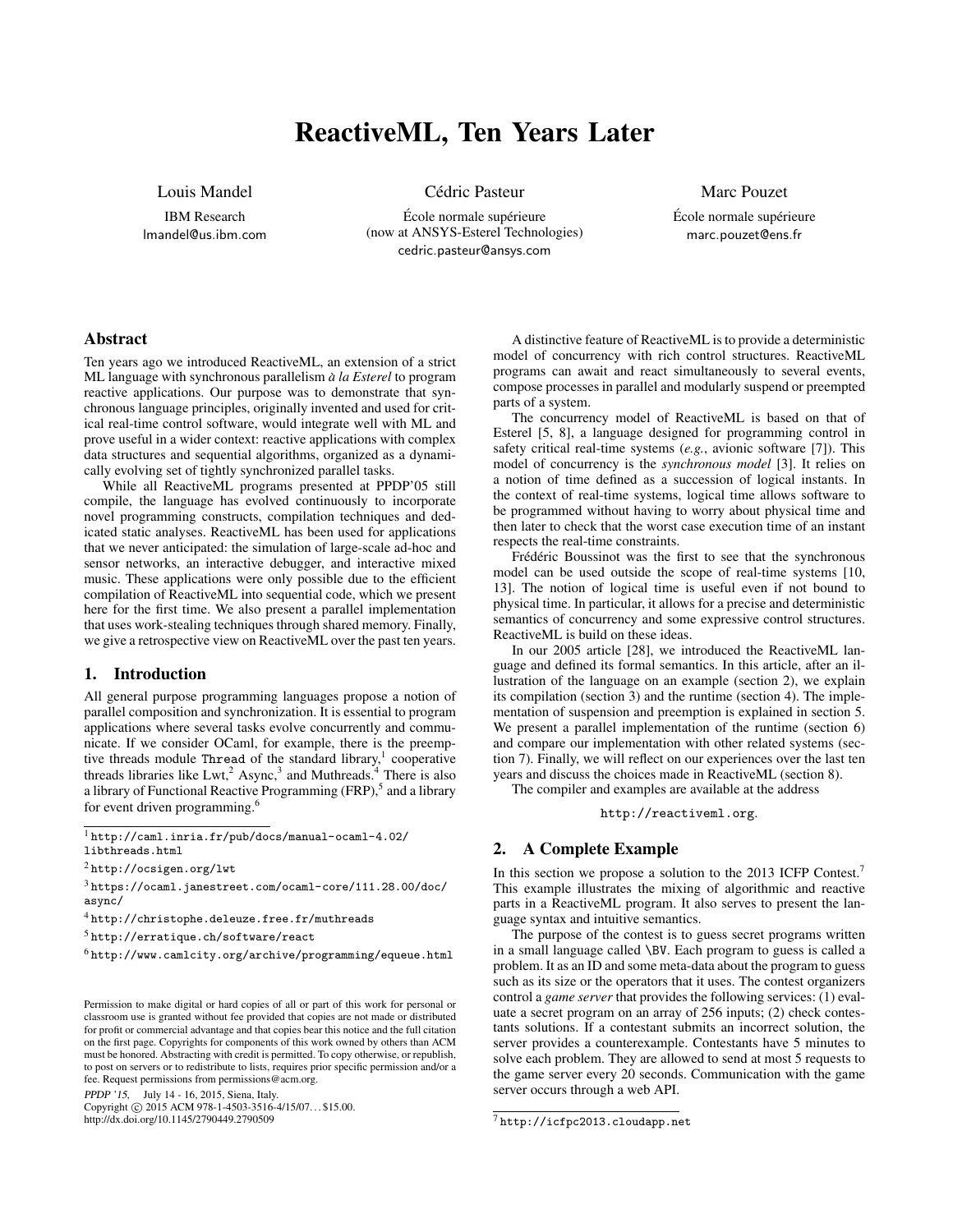In the \BV language, a program is a function that takes as input a 64-bit vector and returns a 64-bit vector. The expression defining the body of the function can be the constant 0 or 1, a variable, a test to zero, a unary or binary operation (negation, conjunction, etc.) or an iterator over a 64-bit vector. The abstract syntax tree of this \BV language can be implemented in ReactiveML with the following data structure:

```
type program = { input: ident; expr: expr }
and ident = { name: string; mutable value: Int64.t }
and expr =
  | Const of Int64.t
  | Var of ident
  | If_Zero of expr * expr * expr
  ...
```

```
type problem = { id: string; size: int; ... }
```
A program is a record that represents a function with an argument input and a body expr. Variables are represented by the type ident: a record with a field value that can be modified. An expression is represented by a sum type. A problem is a record that contains its ID and meta-data. Notice that we use the type Int64.t from the OCaml standard library since ReactiveML is compatible with OCaml.

We can define algorithms over these data structures. Below is a snippet of the functions eval\_expr and eval that evaluate, respectively, an expression and a program:

```
let rec eval_expr e = match e with
  | Const c \rightarrow c| Var v -> v.value
  | If_Zero (e1, e2, e3) ->
     if eval_expr e1 = Int64.zero then eval_expr e2
     else eval_expr e3
  ...
let eval p n =
```
p.input.value <- n;

eval\_expr p.expr

Data types and algorithmic functions can thus be defined as in OCaml.

ReactiveML is based on the synchronous model of computation where time is defined as a succession of logical instants. Functions that are executed over several instants are called processes. A player is a typical reactive application that is implemented as a process. A possible architecture for this process is the parallel composition of two sub-processes: (1) a process guesser dedicated to generation of programs that satisfy the (partial) specification of the program to guess and (2) a process communicator dedicated to the communication with the game server to ensure that not too many requests are sent to the game server. The communicator process periodically asks for more information about the program being guessed to improve the specification and as soon as the process guesser finds a program has a potential solution, it submits this solution to the game server. The partial specification of a secret program is a pair of inputs and corresponding expected outputs. It will be represented by the type spec\_t:

#### type  $spec_t = Int64.t$  array \* Int64.t array

In ReactiveML, communications between processes are realized through signals. The process communicator provides the specification of the secret program to the process guesser through a signal spec and the process guesser provides the process communicator with solutions to submit to the server through a signal guess.

The type of a signal is  $(t1, t2)$  event where  $t1$  is the type of values emitted on the signal and t2 is the type of the value carried by the signal. The value carried by a signal is the combination of the emitted values. The combination function is provided by the programmer. For example, the signal spec accumulates emitted values in a list (:: is list concatenation):

signal spec memory [] gather (fun x y -> x :: y)

At each emission of the signal, the combination function  $(fun x y)$  $\Rightarrow$  x :: y) is called with x bound to the emitted value and y bound to the result of the previous combination. The first emitted value is combined with the empty list ([]). The keyword memory indicates that the value of the signal is kept from one instant to another. If the keyword default is used instead of memory, the first emission at each instant is combined with the default value. For example, we can declare the signal guess as a signal that can be emitted at most once per instant or fail otherwise:

signal guess default None

gather (fun  $x$   $y \rightarrow$ match y with | None -> Some x | Some \_ -> assert false)

At the first emission, the value of the signal becomes Some x. A second emission during the same instant would fail because it can detect that the signal has already been emitted (y would be equal to Some x).

The expected behavior of the process guesser is the following: from the description of a problem pb of type problem, this process emits on the signal guess programs that respect the specifications accumulated on the signal spec. Here, we propose a naive implementation that generates random programs and checks if they satisfy the specification:

```
let process guesser pb spec guess =
  loop
    let f = random\_program pb inif check f (last ?spec) then emit guess f;
    pause
  end
val guesser: problem ->
  ('a, spec_t list) event \rightarrow (program, 'b) event \rightarrowunit process
```
This function is introduced with the keywords process to mark that it can be executed over several instants. The body of the process is an infinite loop loop/end that executes one iteration per instant: the expression pause marks the suspension of the process until the next instant. At each iteration, the process first generates a program f using the function random\_program that returns a random value of type program from the description of the problem pb. Then the process reads the list of pairs of inputs and outputs that the program must respect from the signal spec. The value of the signal is accessed with the expression last ?spec that returns the value of spec from the previous instant. The delay in the access of the value of the signal ensures the absence of causality issues (as discussed in section [8\)](#page-8-1). Finally, using the function check, the process checks that the generated program f satisfies the current specification and, if this is the case, emits f on the signal guess as a potential solution. The function check has type program -> spec\_t list -> bool. It uses the function eval defined earlier to test if the generated program computes the expected outputs.

The type of the program (written in  $italics$ ) is inferred by the compiler. We can see that guesser is a function parameterized by a problem and two signals. Since the process guesser does not emit values on the signal spec and does not read values of the signal guess, the type on emission for spec and the type of reception for guess are not constrained ('a and 'b are type variables that are implicitly universally quantified).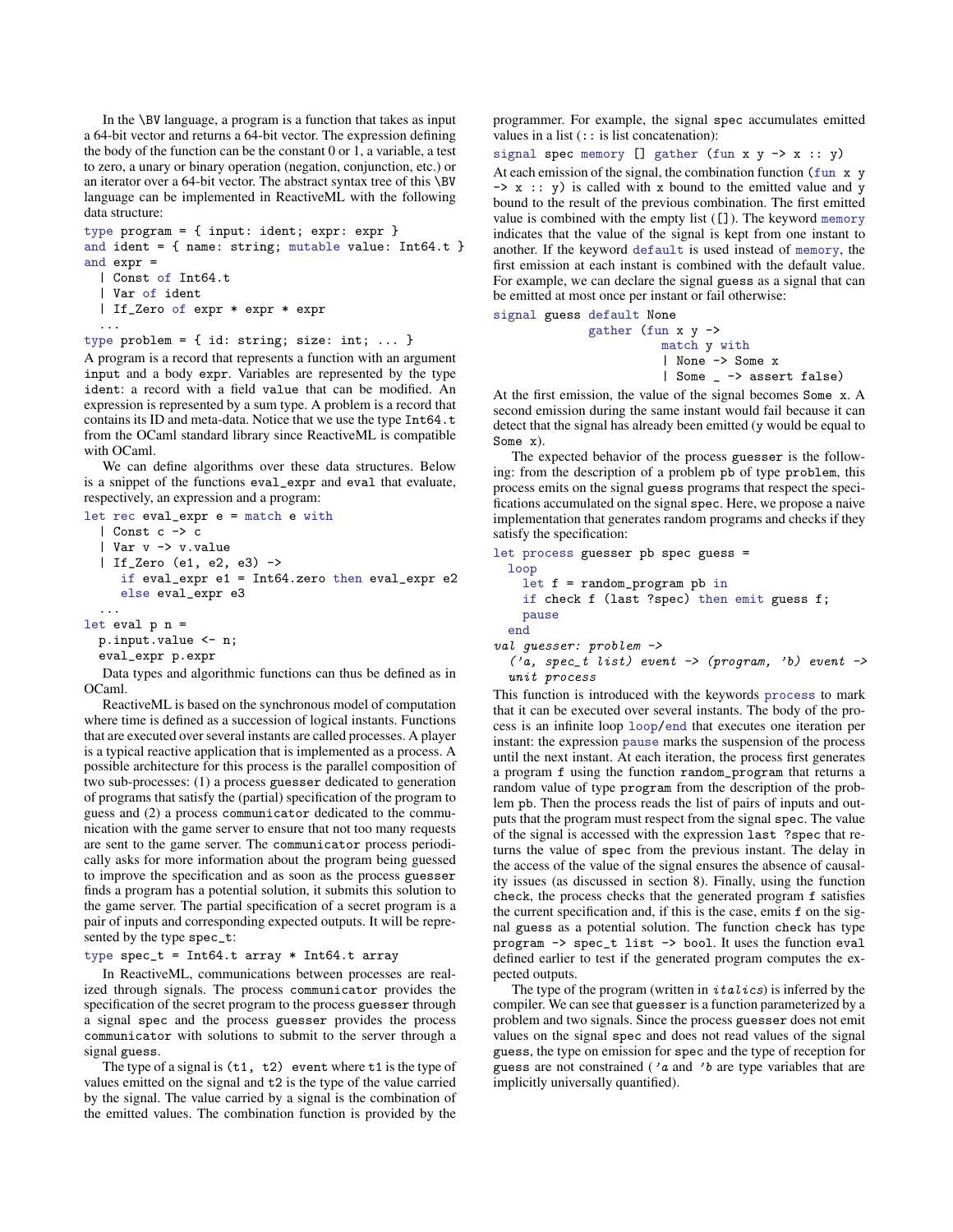The specification of the secret program emitted on the signal spec is obtained by the process increase\_spec. This process continuously communicates with the game server:

```
let process increase_spec pb spec =
 loop
    let inputs = next_inputs (last ?spec) in
    let outputs = Webapi.eval pb.id inputs in
    emit spec (inputs, outputs);
   pause
  end
val increase_spec: problem ->
```
 $(spec_t, 'a)$  event  $\rightarrow$  unit process

This process is an infinite loop that first creates an array inputs of 256 inputs for which we want to know the corresponding outputs using a function next\_inputs. This function can use the current specification to decide how to create the array. Then it communicates with the game server through HTTP using the function Webapi.eval to obtain the outputs corresponding to the inputs. Finally, it emits the pair of inputs and outputs on the signal spec to improve the specification.

We now define the process communicator that handles communication with the game server. It is composed of two parts that are executed in parallel. The first part, lines 2 to 8, is a loop that first waits for the emission of the signal guess binding f to the value received (line 3). This value is a potential solution computed by the process guesser. Then, at line 4, the loop asks the game server if this program is a solution to the problem using the function Webapi.guess. In that case case (line 5), the signal finished is emitted. Otherwise (line 6-7), a counterexample is provided by the game server and emitted on the signal spec to refine the specification (input and output are put in an array to have type spec\_t). The second part of the process, lines 10 to 16, periodically asks the server for more information about the program to guess using the process increase\_spec (the run keyword indicates the execution of a process). To limit the number of requests sent to the server, this process increase\_spec (which is supposed to send a request per instant) is executed inside a do/when control structure. The do/when executes its body only during instants where the control signal tick is emitted. The loop at line 16 generates the signal tick every 4 seconds (the process wait d does nothing during d seconds and then terminates). At lines 10 and 11, the signal tick is declared with a combination function that always returns (), the only value of type unit.

<sup>1</sup>let process communicator pb spec guess finished =  $2 \cdot 1$ oop

```
await guess (f) in
     match Webapi.guess pb.id f with
     5 | Guess_win -> emit finished ()
      | Guess_mismatch (input, output) ->
          emit spec ([|input|], [|output|])
8 end
9 ||
10 signal tick default ()
11 gather (fun x y \rightarrow ()) in
12 do
13 run increase_spec pb spec
14 when tick done
15 \quad | \quad |16 loop emit tick (); run wait 4.0 end
 val communicator: problem \rightarrow (spec_t, 'b) event \rightarrow
```
 $('a, program option) event \rightarrow (unit, 'c) event \rightarrow$ unit process

Finally, the process solve tries to solve a problem given as parameter in less than 5 minutes. It declares the signals spec and guess as explain earlier and the signal finished always associated with the value (). Then, it executes in parallel the process communicator, the process guesser and a process that waits 5 minutes before emitting finished. To stop the execution of these three parallel branches as soon as a solution is found or the 5 minutes have expired, they are executed inside a do/until construct controlled by the signal finished. The behavior of this construct is not a loop, it preempts the execution of its body at the end of the instant where the control signal is emitted.

```
let process solve pb =
  signal spec memory []
               gather (fun x y \rightarrow x :: y) in
  signal guess default None
                gather (fun x y \rightarrow \ldots) in
  signal finished default ()
                    gather (fun x y \rightarrow () in
  do
    run communicator pb spec guess finished ||
    run guesser pb spec guess ||
    run wait (5. *. 60.); emit finished ()
  until finished done
```

```
val solve: unit process
```
This completes our introduction to the basic constructs of ReactiveML. A more complete interactive tutorial is available at the address <http://reactiveml.org/tryrml>.

# <span id="page-2-0"></span>3. Compilation

The implementation of ReactiveML relies on the classical idea of implementing concurrency with continuations [\[32,](#page-11-5) [37\]](#page-11-6). As a first step, we consider a language without suspension and preemption. Then, in section [5,](#page-6-0) we explain how these control structures are added.

The ReactiveML compiler generates OCaml code and uses an intermediate language based on continuations called  $\mathcal{L}_k$ . The translation from ReactiveML to  $\mathcal{L}_k$  is mainly a partial CPS (Continuation Passing Style) transformation. For each potentially blocking operation, like pause or awaiting a signal, we create a continuation containing the ensuing computations. Other language constructs remain unchanged.

# ReactiveML without suspension and preemption

We consider a non-minimal kernel of ReactiveML without preemption and suspension defined by:

```
e ::= x | c | (e, e) | \lambda x. e | e e | \text{rec } x = e | \text{process } e | \text{run } epause | let x = e and x = e in e | e; esignal x default e gather e in e \mid emit e eawait immediate e \mid await e(x) in epresent e then e else e
```
It is a call-by-value lambda calculus extended with process creation (process) and execution (run), waiting for the next instant (pause), parallel definitions ( $let/and$ ), declarations of signals (signal), signal emissions (emit), awaiting signal emission (await immediate), awaiting a signal value (await) and tests for signal presence (present). The await immediate  $s$  expression terminates instantaneously when the signal  $s$  is emitted. The present s then  $e_1$  else  $e_2$  expression executes  $e_1$  instantaneously if the signal  $s$  is present or executes  $e_2$  at the next instant if the signal is absent. The idea of introducing a delay in the else case originates in ReactiveC [\[10\]](#page-11-2); it prevents two processes from seeing different statuses for a signal at an instant.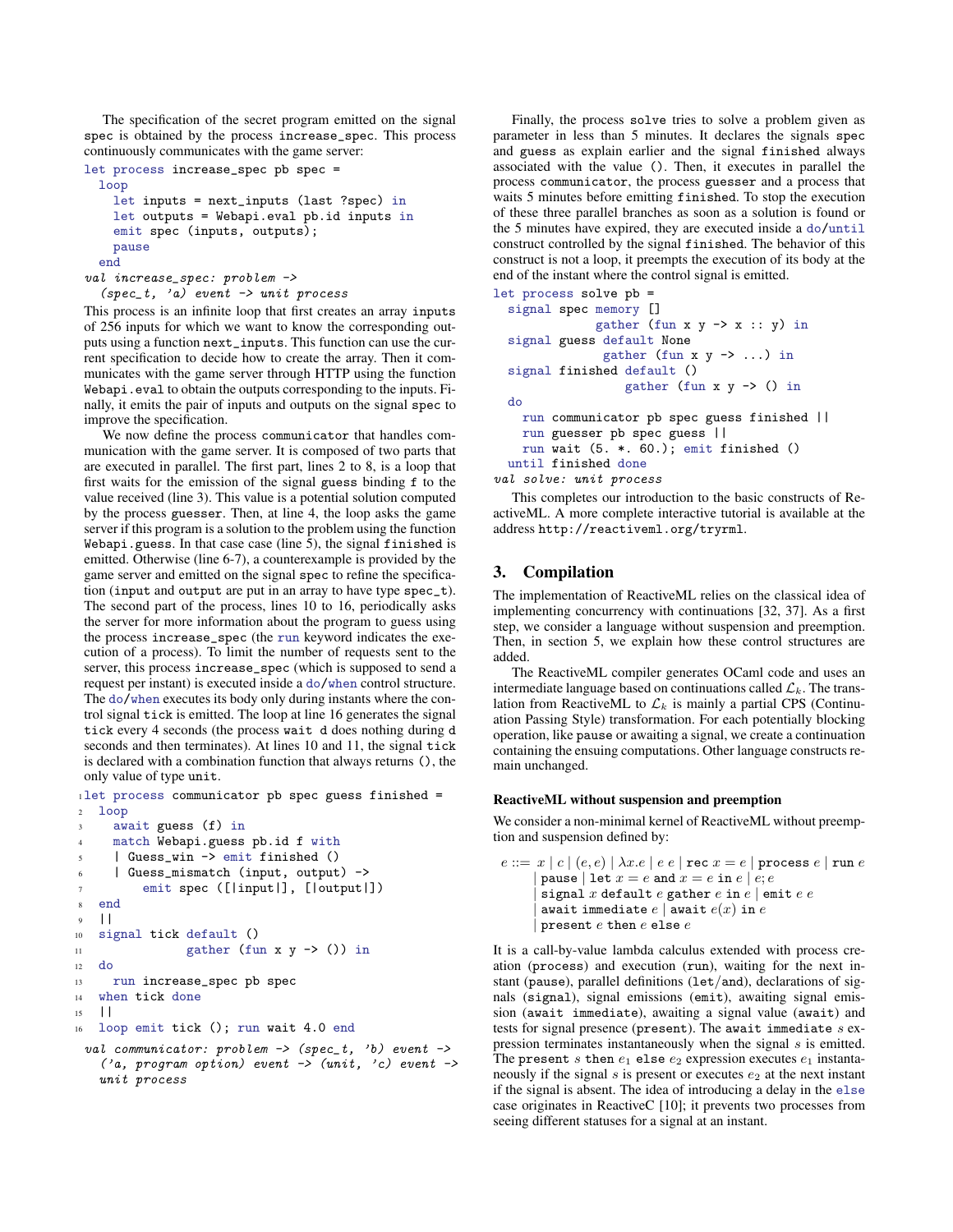This kernel suffices to encode most of the other constructs of the language. We write to denote variables that do not appear free in the body of a let and () the unique value of type unit:

$$
e_1 \parallel e_2 \triangleq \text{let } z = e_1 \text{ and } z = e_2 \text{ in } ()
$$

let  $x = e_1$  in  $e_2 \triangleq$  let  $x = e_1$  and  $z = ()$  in  $e_2$ 

let process  $f x = e_1$  in  $e_2 \triangleq$  let  $f = \lambda x$ .process  $e_1$  in  $e_2$ 

let rec process  $f\,x = e_1$  in  $e_2 \triangleq$ 

let  $f = (rec f = \lambda x$ .process  $e_1)$  in  $e_2$ This kernel is not minimal, it contains, for instance, the construct  $e_1$ ;  $e_2$  that can be encoded as let  $e = e_1$  in  $e_2$ . We made this choice mainly for pedagogical reasons, but also to demonstrate that some constructs can be implemented directly more efficiently.

#### The  $\mathcal{L}_k$  intermediate language

The  $\mathcal{L}_k$  language is formally defined by:

$$
k ::= \text{end} \mid \kappa \mid e_i.k \mid \text{present } e_i \text{ then } k \text{ else } k \mid \text{run } e_i.k
$$
\n
$$
\mid \text{signal } x \text{ default } e_i \text{ gather } e_i \text{ in } k
$$
\n
$$
\mid \text{await immediate } e_i.k \mid \text{await } e_i(x) \text{ in } k
$$
\n
$$
\mid \text{split } (\lambda x.(k, k)) \mid \text{join } x \text{ i}.k
$$
\n
$$
\mid \text{def } x \text{ and } x \text{ in } k \mid \text{bind } \kappa = k \text{ in } k
$$
\n
$$
e_i ::= x \mid c \mid (e_i, e_i) \mid \lambda x.e_i \mid \text{rec } x = e_i \mid \text{process } \Lambda \kappa.k
$$
\n
$$
\mid \text{signal } x \text{ default } e_i \text{ gather } e_i \text{ in } e_i \mid \text{emit } e_i \text{ } e_i
$$

The  $\mathcal{L}_k$  language distinguishes continuations k from the instantaneous expressions  $e_i$  that correspond to ML expressions. The continuation end represents the end of the program.  $\kappa$  is a variable that can be substituted by a continuation k. The expression  $e_i.k$ evaluates the instantaneous expression  $e_i$  before passing the computed value to the continuation  $k$ . The expressions split, join and def allow the encoding of the synchronous parallel definition let/and/in. The construct split starts the parallel execution, join synchronizes the termination of two branches and def binds the values computed by two branches (provided by the join) before executing its body. The variable  $x$  introduced by split and used in join is shared between the two branches and used to synchronize them. The parameter  $i$  in the join can only be 1 or 2. It is used to distinguish the left branch  $(i = 1)$  of the parallel from the right branch  $(i = 2)$ . The construct bind names a continuation. The instantaneous expressions  $e_i$  are similar to those of ReactiveML. The only difference is that the definition of a process takes its continuations  $\kappa$  as arguments introduced by the binder  $\Lambda$ .

#### Identification of instantaneous expressions

To translate ReactiveML code to  $\mathcal{L}_k$ , the compiler must distinguish instantaneous expressions from reactive ones; it does this using the type system introduced in [\[28\]](#page-11-4) and that guarantees a wellformedness property. Reactive expressions can only be used within processes. In particular, reactive expressions such as pause are forbidden in the bodies of functions. The CPS transformation therefore concerns only processes and functions are unchanged. This benefits the performance of generated code since instantaneous expressions are translated directly into OCaml and executed without overhead.

The analysis is defined in figure [1](#page-4-1) by a judgment of the form  $\gamma \vdash$ e where  $\gamma \in \{0, 1\}$ . The predicate  $0 \vdash e$  means that e is an instantaneous expression. The predicate  $1 \vdash e$  means that e is a reactive expression. The choices made in the design of this type system are discussed in [\[28\]](#page-11-4). We just recall some important points:

•  $\gamma \vdash e$  means that both judgments  $0 \vdash e$  and  $1 \vdash e$  are valid. The expression can thus be used in any context (that is in an instantaneous expression or a reactive expression). This is the case for example for variables, constants or applications.

• The body of a function must be instantaneous (ABS rule), but the body of a process can be a reactive expression (PROCABS rule).

#### Translation from ReactiveML to  $\mathcal{L}_k$

The translation to  $\mathcal{L}_k$  is defined by a function  $C_k[e]$  parameterized by a continuation  $k$ . It takes as argument a ReactiveML expression e and returns a continuation in the  $\mathcal{L}_k$  language. This function is defined figure [2.](#page-4-2) It uses the function  $C[e]$  to translate instantaneous expressions. This  $C[e]$  function does not take a continuation as argument since the CPS transformation only affects reactive expressions. The translation function  $C_k[e]$  is defined figure [2a:](#page-4-2)

- If the expression e is instantaneous, that is, if  $0 \vdash e$ , then we must not apply the CPS transformation. We translate it as an instantaneous expression  $C[e]$  that gives its value to the continuation  $k$ .
- There is no sequence composition in  $\mathcal{L}_k$ , it is encoded with continuations. In the case of  $e_1$ ;  $e_2$ , we translate first  $e_2$  with the continuation  $k$ . Then we translate  $e_1$  with the translation of  $e_2$  as continuation.
- For present, we use the bind construct to define the continuation shared by the two branches. Sharing is necessary to avoid the duplication of continuations and the risk of generating code of exponential size.
- For the translation of binders like await/in, signal/in and let/and/in, we must not capture a variable used in the continuation ( $fv(k)$ ) the set of free variables in k).
- The translation of  $let/and/in$  uses split to trigger execution of the two branches. The continuation of each branch is a join expression that waits for the termination of the other branch. The continuation of the two join's is a def expression that instantaneously receives the values computed in both branches. We use a bind to share  $\kappa$  between the branches.

The translation of instantaneous expressions is defined in figure [2b](#page-4-2) by a structural application of the translation function that finds processes definitions. The translation of a process definition introduces a parameter  $\kappa$  and translates the body of the definition using the function  $C_{\kappa}$ [.], that is, using  $\kappa$  as the continuation of the process body.

#### Translation to OCaml

The translation of  $\mathcal{L}_k$  into OCaml is immediate. We associate each construct of  $\mathcal{L}_k$  with an OCaml function (a combinator). We represent a continuation by a value of type 'a step = 'a -> unit, that is, a function that waits for a value of type 'a from the preceding computation. The evaluation of instantaneous expressions is controlled by representing them using closures of type unit  $\rightarrow$  'a. The continuation  $e.k$  is thus represented by the  $rml\_compute$  combinator:

let  $rm\_compute$  e k =  $(fun - > k$  (e ()))

val  $rm\_compute$ :  $(unit \rightarrow 'a) \rightarrow 'a$  step  $\rightarrow 'b$  step

The arguments of this combinator are an instantaneous expression e and a continuation k. It returns a step function that evaluates the expression e by applying the value () and passes the result to the continuation k. The combinators for the other expressions have similar shapes:

val rml\_pause: unit step -> 'a step

val rml\_present:

(unit  $\rightarrow$  ('a, 'b) event)  $\rightarrow$  unit step  $\rightarrow$  unit step -> 'c step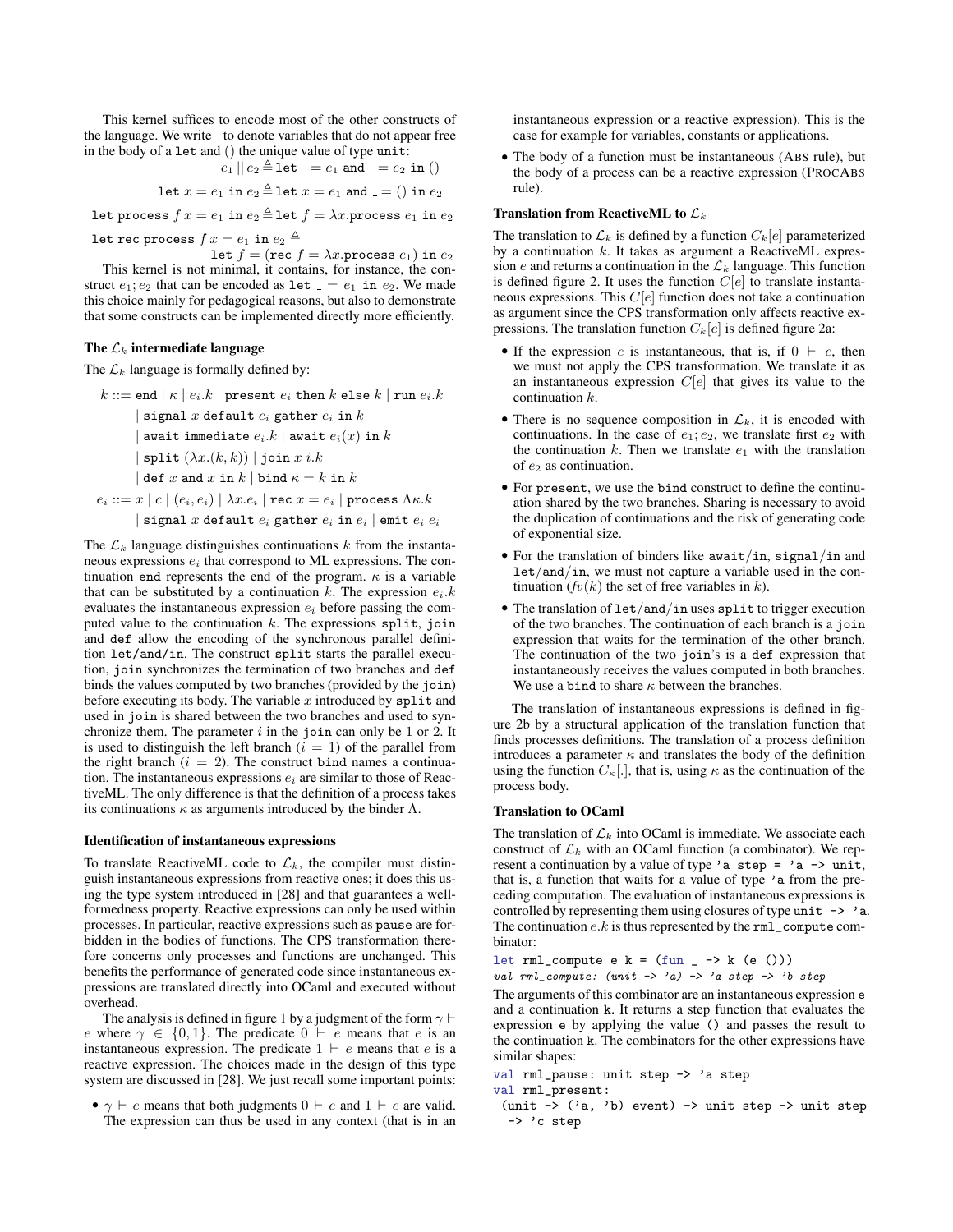<span id="page-4-1"></span>
$$
\frac{1+e_1}{\gamma+e_2} \qquad \frac{0+e_1}{\gamma+e_1e_2} \qquad \frac{0+e_2}{\gamma+e_1e_2} \qquad \frac{0+e_1}{\gamma+e_1e_2} \qquad \frac{0+e_1}{\gamma+e_1e_2} \qquad \frac{0+e_1}{\gamma+e_1e_2} \qquad \frac{0+e_1}{\gamma+e_1e_2} \qquad \frac{0+e_1}{\gamma+e_1e_2} \qquad \frac{0+e_1}{\gamma+e_1e_2} \qquad \frac{0+e_1}{\gamma+e_1e_2} \qquad \frac{0+e_1}{\gamma+e_1e_2} \qquad \frac{0+e_1}{\gamma+e_1e_2} \qquad \frac{0+e_1}{\gamma+e_1e_2} \qquad \frac{0+e_1}{\gamma+e_1e_2} \qquad \frac{0+e_1}{\gamma+e_1e_2} \qquad \frac{0+e_1}{\gamma+e_1e_2} \qquad \frac{0+e_1}{\gamma+e_1e_2} \qquad \frac{0+e_1}{\gamma+e_1e_2} \qquad \frac{0+e_1}{\gamma+e_1e_2} \qquad \frac{0+e_1}{\gamma+e_1e_2} \qquad \frac{0+e_1}{\gamma+e_1e_2} \qquad \frac{0+e_1}{\gamma+e_1e_2} \qquad \frac{0+e_1}{\gamma+e_1e_2} \qquad \frac{0+e_1}{\gamma+e_1e_2} \qquad \frac{0+e_1}{\gamma+e_1e_2} \qquad \frac{0+e_1}{\gamma+e_1e_2} \qquad \frac{0+e_1}{\gamma+e_1e_2} \qquad \frac{0+e_1}{\gamma+e_1e_2} \qquad \frac{0+e_1}{\gamma+e_1e_2} \qquad \frac{0+e_1}{\gamma+e_1e_2} \qquad \frac{0+e_1}{\gamma+e_1e_2} \qquad \frac{0+e_1}{\gamma+e_1e_2} \qquad \frac{0+e_1}{\gamma+e_1e_2} \qquad \frac{0+e_1}{\gamma+e_1e_2} \qquad \frac{0+e_1}{\gamma+e_1
$$

 $1 \vdash$  present  $e_s$  then  $e_1$  else  $e_2$ 

Figure 1: Well formation of expressions

 $C_k[e] = C[e].k$  if  $0 \vdash e$   $C_k[\text{run } e] = \text{run } C[e].k$  $C_k[e_1; e_2] = C_{C_k[e_2]}[e_1]$ 

<span id="page-4-2"></span> $C_k[\text{present } e \text{ then } e_1 \text{ else } e_2] = \text{bind } \kappa = k \text{ in present } C[e] \text{ then } C_k[e_1] \text{ else } C_k[e_2]$  where  $\kappa$  is fresh

 $C_k$ [await immediate  $e] =$  await immediate  $C[e]k$   $C_k$ [await  $e_1(x)$  in  $e_2$ ] = await  $C[e_1](x)$  in  $C_k[e_2]$  where  $x \notin f\nu(k)$ 

 $C_k$ [signal x default  $e_1$  gather  $e_2$  in  $e] =$  signal x default  $C[e_1]$  gather  $C[e_2]$  in  $C_k[e]$  where  $x \notin f\nu(k)$ 

 $C_k$ [let  $x_1 = e_1$  and  $x_2 = e_2$  in  $e$ ] = bind  $\kappa =$  (def  $x_1$  and  $x_2$  in  $C_k[e]$ ) in split  $(\lambda y. (C_{\text{join } y 1.\kappa}[e_1], C_{\text{join } y 2.\kappa}[e_2]))$  where y is fresh and  $x_1, x_2 \notin fv(k)$ 

(a) Translation of reactive expressions

$$
C[x] = x \qquad C[c] = c \qquad C[(e_1, e_2)] = (C[e_1], C[e_2]) \qquad C[e_1 \ e_2] = C[e_1] \ C[e_2] \qquad C[\lambda x . e] = \lambda x . C[e]
$$

$$
C[\text{rec } x = e] = \text{rec } x = C[e] \qquad C[\text{process } e] = \text{process } \Lambda \kappa . C_{\kappa}[e]
$$

 $C[\texttt{signal}~x~\texttt{default}~e_1~\texttt{gather}~e_2~\texttt{in}~e] = \texttt{signal}~x~\texttt{default}~C[e_1]~\texttt{gather}~C[e_2]~\texttt{in}~C[e] \qquad C[\texttt{emit}~e_1~e_2] = \texttt{emit}~C[e_1]~C[e_2]$ 

(b) Translation of instantaneous expressions

Figure 2: Translation from ReactiveML to  $\mathcal{L}_k$ 

```
val rml_await_immediate:
 (unit \rightarrow ('a, 'b) event) \rightarrow unit step \rightarrow 'c step
val rml_await_all:
 (unit \rightarrow ('a, 'b) event) \rightarrow ('b \rightarrow unit step)
  -> 'c step
...
```
The implementation of these combinators is the subject of the following sections.

# <span id="page-4-0"></span>4. Sequential Runtime

We now describe the OCaml implementation of the runtime which realizes the semantics of the  $\mathcal{L}_k$  language (presented formally elsewhere [\[23,](#page-11-7) section 7.2]).

#### Execution principles

The ReactiveML runtime is a cooperative scheduler: processes must yield control to the scheduler for other processes to execute. The scheduler maintains a set  $C$  of continuations to be executed in the current instant (it is implemented as a list). Combinators like split add their continuations to this set. A second set next contains the processes to execute at the next instant. Constructs like pause add their continuations to this set. The execution of one instant follows this algorithm:

- 1. Processes in the set  $C$  are executed until the set becomes empty.
- 2. Then, an end of instant reaction is performed. All processes that test for signal absence or that wait on the value of an emitted signal are awakened by adding their continuations to C for execution at the next instant. The processes in the set next are transferred into  $\mathcal C$  and signals are reset. Finally, a new instant is started by looping back to the first step of the algorithm.

These two phases are part of the operational semantics of ReactiveML [\[28\]](#page-11-4). The semantics is described by two reductions that corresponds respectively to the execution during the instant and at the end of instant.

The implementation of the base algorithm in the runtime has two important features:

• It implements *passive waiting* so that a process waiting for the emission of a signal has no impact on the runtime until the signal is emitted. That is, processes do not test for signal presence multiple times during an instant or during an instant where it is absent. To avoid such busy waiting, we associate each signal with a waiting list: a set of continuations that depend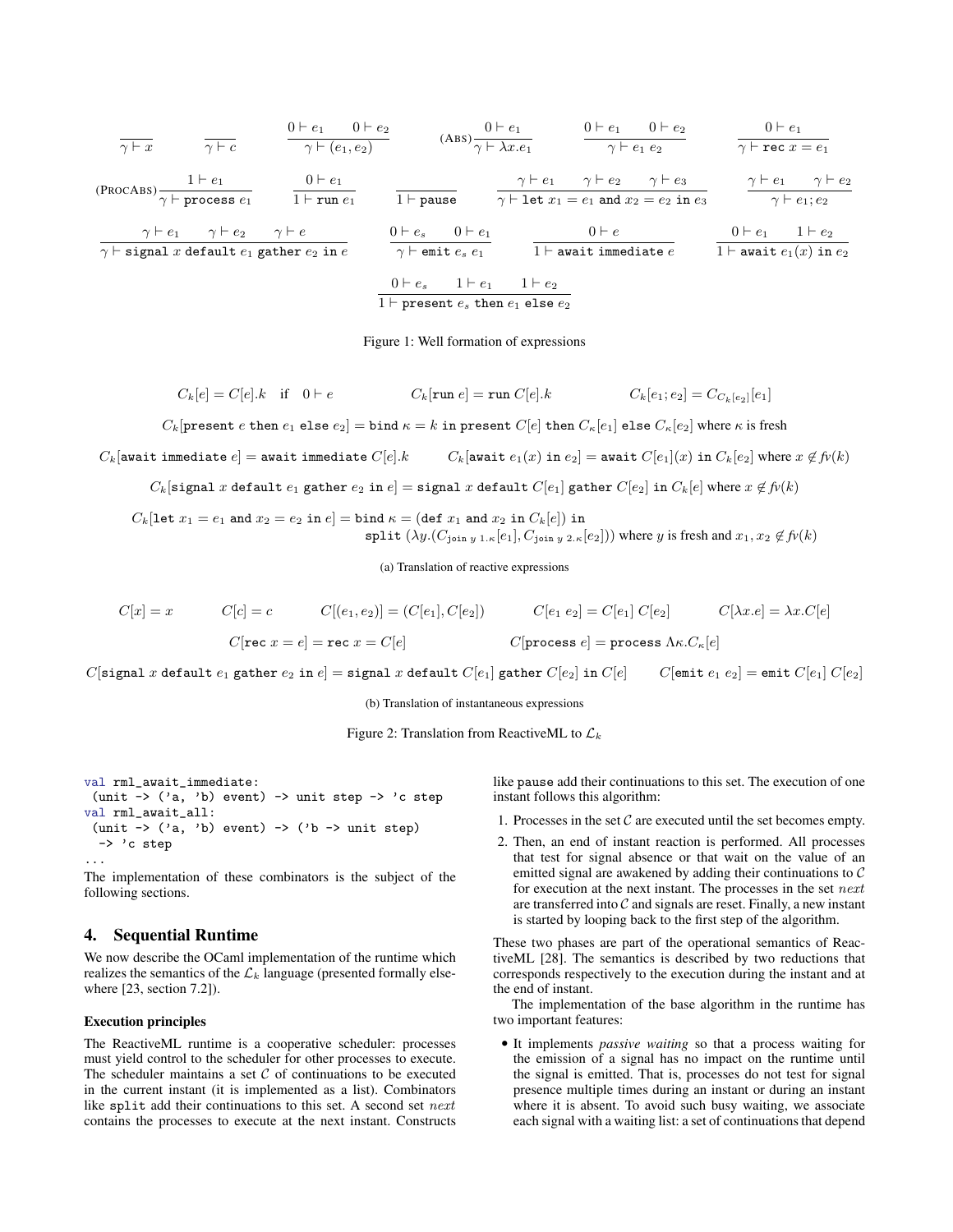```
module type Runtime = sig
 ...
 (* [on_current_instant f] executes [f]
   during the current instant *)
val on_current_instant: unit step -> unit
 (* [on_next_instant f] executes [f]
    during the next instant *)
 val on_next_instant: unit step -> unit
 (* [on_eoi f] executes [f]
    during the end of instant *)val on_eoi: unit step -> unit
 (* [on_event ev f] executes [f]
     when [ev] is emitted *)
val on_event: ('a, 'b) event -> unit step -> unit
 (* [on_event_or_next ev f_ev f_n] executes [f_ev]
    if [ev] is emitted, otherwise it executes [f_n]
    during the next instant *)
 val on_event_or_next:
   ('a, 'b) event -> unit step -> unit step -> unit
 ...
```
Figure 3: Interface of the Runtime module

on the signal presence. The continuations in these lists are only woken up when the signal is emitted.

• The other important feature, which is also the most complex, is the handling of preemption (do/until) and suspension (do/when). The use of the set of continuations  $C$  disregards the hierarchical structure of the program. This allows for good performance, but an additional data structure is needed to track processes to kill or suspend. We describe it in section [5.](#page-6-0)

#### Combinators

The various combinators are implemented via a limited number of scheduling primitives defined in a module called Runtime. The separation between the definition of the combinators and the core primitives allows some code to be shared between the sequential and parallel implementations presented in section [6.](#page-7-0)

Figure [3](#page-5-0) presents a snippet of the interface of the Runtime module. Recall that the type of a continuation that waits for a value of type 'a is 'a step = 'a  $\rightarrow$  unit.

- on\_current\_instant schedules a continuation for execution in the current instant. It corresponds to adding the continuation to the set  $\mathcal{C}$ .
- on\_next\_instant schedules a continuation for execution during the next instant. It corresponds to adding the continuation to the set next. This is the behavior of the pause combinator.
- on\_eoi executes a continuation during the end of instant. It is used for example to get the value of a signal at the end of instant.
- on\_event executes a continuation when a signal is emitted. This is the behavior of await immediate.
- on\_event\_or\_next takes as arguments two continuations. It executes the first one if the signal is present during the current instant and the second one during the next instant if the signal is not emitted in the current instant. It is used, for instance, to implement the present combinator.

The implementation of some combinators becomes trivial using these primitives. For example, the construct await immediate  $e.k$ is implemented by the combinator rml\_await\_immediate that uses the primitive Runtime.on\_event directly:

let  $rm_l$ await\_immediate expr\_evt k \_ = Runtime.on\_event (expr\_evt()) k ()

The expression expr\_evt() triggers the evaluation of expr\_evt to give a signal against which we register the continuation k.

Similarly, the primitive on\_next\_instant allows the direct implementation of pause:

let  $rm_{2}$ pause k  $=$   $\text{Runtime} \cdot \text{on}_{2}$  next\_instant k

The other combinators are obtained by the composition of several primitives. For example, we can implement a function on\_event\_at\_eoi that executes a continuation f at the end of the instant in which the signal evt is emitted:

let on\_event\_at\_eoi evt  $f =$ 

Runtime.on\_event evt (fun ()  $\rightarrow$  Runtime.on\_eoi f) When evt is emitted, we add f to the set of continuations to execute at the end of the instant. We can now implement the combinator rml\_await\_all for the construct await  $e(x)$  in k that binds the value of signal  $e$  to variable  $x$  in continuation  $k$ :

```
let rm_auxial expr_evt k _ =
  let evt = expr\_evt () in
  let await_eoi =let v = Runtime.Event.value evt in
    Runtime.on_next_instant (fun () \rightarrow k v)
  in
```
on\_event\_at\_eoi evt await\_eoi

This combinator takes as input a signal expr\_evt and a continuation k that waits for the value of the signal. We use the function on\_event\_at\_eoi to execute the function await\_eoi at the end of the first instant in which the signal evt is emitted. This function reads the value of the signal using the Runtime.Event.value function that returns the current value of the signal. Finally, we register the continuation k for execution during the next instant with the value v of the signal as argument.

#### Synchronous parallel composition

The implementation of synchronous parallel composition (1et  $x =$ e and  $x = e$  in e) corresponds to the constructs split, join and def in  $\mathcal{L}_k$ . The principle of the implementation is as follows.

- The split combinator creates a synchronization point which is a counter initialized to the number of branches, and also one reference per branch to store the computed results.
- The join combinator decreases the counter created by split and stores the result computed by its branch in the associated reference. If the counter is not zero, control returns to the scheduler. If the counter is zero, then all branches have terminated. The continuation of this combinator is passed a tuple containing the values computed by the branches.
- The def combinator binds the values computed by its two branches to its body. In the implementation, join and def are defined in a single function.

For efficient execution, the runtime also defines an n-ary parallel operator based on the same principle. Further optimization is also possible. For example, it is possible to dynamically share synchronization points. The idea is that if the continuation of a parallel composition is a join of another parallel composition, then we can use the same counter for the two parallel compositions. To do that, each combinator takes a synchronization point as argument that is either None or Some jp where jp is the counter associated to the enclosing parallel. When split is executed, it reuses the counter given as argument or it creates a new one if the argument is None. Thanks to this approach, we only need one counter for a dynamic number of processes. Using this optimization, the following program can be executed in constant memory, because even though it creates an unbounded number of processes, there are only ever ten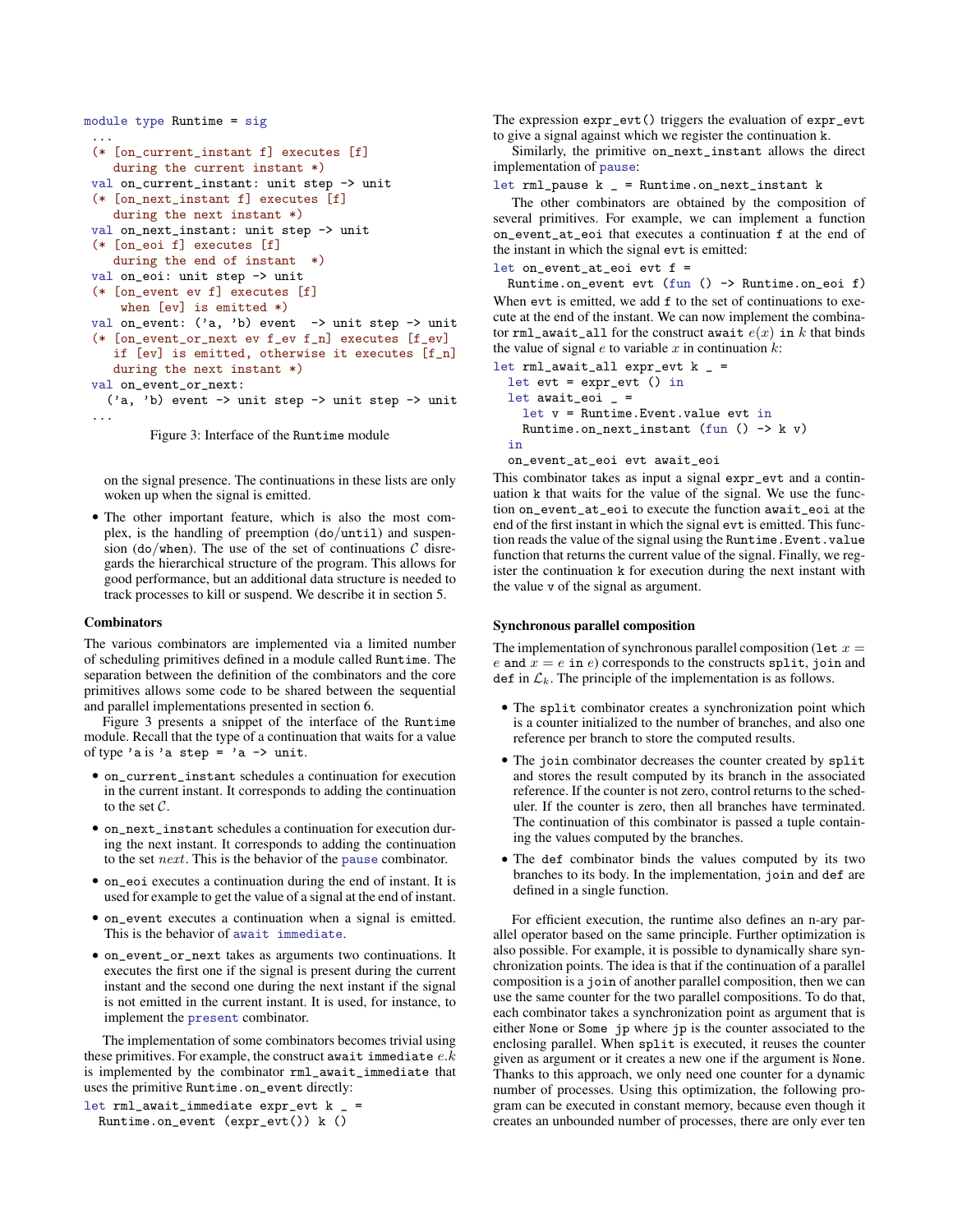processes alive at the same time (in the steady state) and there is only one synchronization point:

```
let rec process p =
  for i = 1 to 10 do pause done
  | \cdot |pause; run p
```
## <span id="page-6-1"></span>Signal handling

As mentioned earlier, busy waiting on signals must be avoided for the sake of efficiency: waiting for a signal should not cost anything while the signal is absent. We achieve this by associating two waiting lists to each signal. A signal is thus a tuple (n, wa, wp) where n is a data structure containing information on the signal (its status, the emitted values, the gathering function, etc.), wa contains the processes waiting for the emission of the signal, and wp contains the processes testing the instantaneous presence of the signal with the present construct. Processes in these two waiting lists are woken up when the signal is emitted. Processes in wp are also woken up at the end of instant if the signal was absent.

The behavior is realised by the primitives on\_event and on\_event\_or\_next. The on\_event primitive is implemented as: let on\_event  $(n, wa, wp)$  f =

if Event.status n then f () else wa := f :: !wa

It first tests if the signal is present, that is, if it has already been emitted during the instant. If this is the case, then it executes the function f immediately. Otherwise, it puts f in the list wa of functions to execute when the signal is emitted.

The on\_event\_or\_next primitive is implemented as:

```
let on_event_or_next (n, wa, wp) f_ev f_n =
  let act () =if is_eoi () then next := f_n :: !nextelse f_ev ()
  in
  if Event.status n then f_ev ()
  else (wp := act :: !wp; weoi := wp :: !weoi)
If the signal is present, the primitive calls the function f<sub>-</sub>ev im-
```
mediately. Otherwise, it adds the act function to the wp list and it adds this list wp to the global list weoi (which is a list of references to lists of functions). All the functions accessible from weoi at the end of the instant are woken up. The act function tests if the function is executed during the instant or at the end of instant by calling is\_eoi. If it is during the instant, it means that the process has been awakened by emission of the signal. Thus it immediately calls f\_ev. If the function is executed during the end of the instant, it means that the signal has not been emitted during the instant and is therefore absent. In this case, the function f\_n is added to the list next of processes to execute during the next instant. Notice that it is not necessary to remove wp from the list weoi when the signal is emitted since in this case wp contains the empty list. Similarly, there is no problem if wp is added more than once to weoi.

# <span id="page-6-0"></span>5. Suspension and preemption

The previous section presented the basic principles of the implementation of the ReactiveML runtime. We now extend these ideas to address suspension and preemption. These two control structures distinguish ReactiveML from the other libraries for cooperative programming but also make its implementation more complex. A formal account of the ideas presented here, that is, the semantics of  $\mathcal{L}_k$  with preemption and suspension, is given in [\[23\]](#page-11-7).

#### Principles

As mentioned in section [4,](#page-4-0) the use of the set  $C$  of continuations disregards the structure of programs and necessitates an additional data structure to implement the preemption and suspension. This structure is called the *control tree*. It is an n-ary tree which tracks the dynamic nesting of preemptions and suspensions. Each node corresponds to a do/until or a do/when in the running program. Consider the following example:

| let process control_tree s $p1 p2 =$ | Top           |  |
|--------------------------------------|---------------|--|
| emit s; pause; run p1                | $next = [p1]$ |  |
| do                                   |               |  |
| pause; run p2                        | when $s$      |  |
| when s done                          | $next = [p2]$ |  |

The process control\_tree takes as argument a signal s and two processes p1 and p2. The figure on the right shows the control tree associated with the execution of this program at the end of the first instant. Each node of the control tree contains a set next of continuations to execute during the next instant that the body of the control structure is active, that is, for the suspension in the example, the next instant where the signal s is present. Without any suspension or preemption, next is the set associated to the node Top and it represents the set of continuations activated at each instant. In this example, at the end of the first instant, the next at the root of the tree contains p1 and the next at the suspension node contains p2. To prepare for execution of the second instant, we transfer the set *next* at the root into the set  $\mathcal{C}$ , but not the set at the node when  $s$ . The latter transfer is only made when the signal  $s$ is emitted.

In the implementation, all combinators take as argument the node of the control tree that corresponds to their execution context. The translation function  $C_k[e]$  (figure [2\)](#page-4-2) is modified to include these additional arguments. In a similar way, the primitives on\_next\_instant, on\_event and on\_event\_or\_next of figure [3](#page-5-0) take control tree nodes as arguments. For example, on\_next\_instant ctrl f adds the function f to the set next associated to the control node ctrl. This registers f for execution during the next instant that the ctrl node is activated.

The language  $\mathcal{L}_k$  is also extended with new continuations to represent the start and end of do/until and do/when.

#### Implementation of do/until

In ReactiveML, preemption is weak, meaning that the body of a do/until is only interrupted at the end of the instant where the preemption signal is emitted. Therefore, one solution is to check at the end of each instant whether the signal is present. If so, we remove the corresponding sub-tree in the control tree and add the continuation of the preemption to the next set of the parent node. Otherwise, the set next of the control tree that contains the current state body of the do/until is transfer to the next set of the parent node.

Another solution is to use the on\_event primitive to wait for the emission of the preemption signal, and, when the signal is emitted, to trigger a function that removes the sub-tree at the end of the instant (if it was not suspended during the instant by a do/when).

#### Implementation of do/when

The body of a do/when is active only during the instants where the control signal is present. It means that by default, the body of a do/when is put in the set next of this node in the control tree. When the control signal is emitted, the continuations that are in this next set are transferred into the set  $C$  of continuations for execution in the current instant.

During the end of an instant, the scheduler do not traverses subtrees of the control tree that were not activated during the instant. For each do/when, a continuation that triggers the activation of these control tree nodes is registered in the next sets of their parent nodes.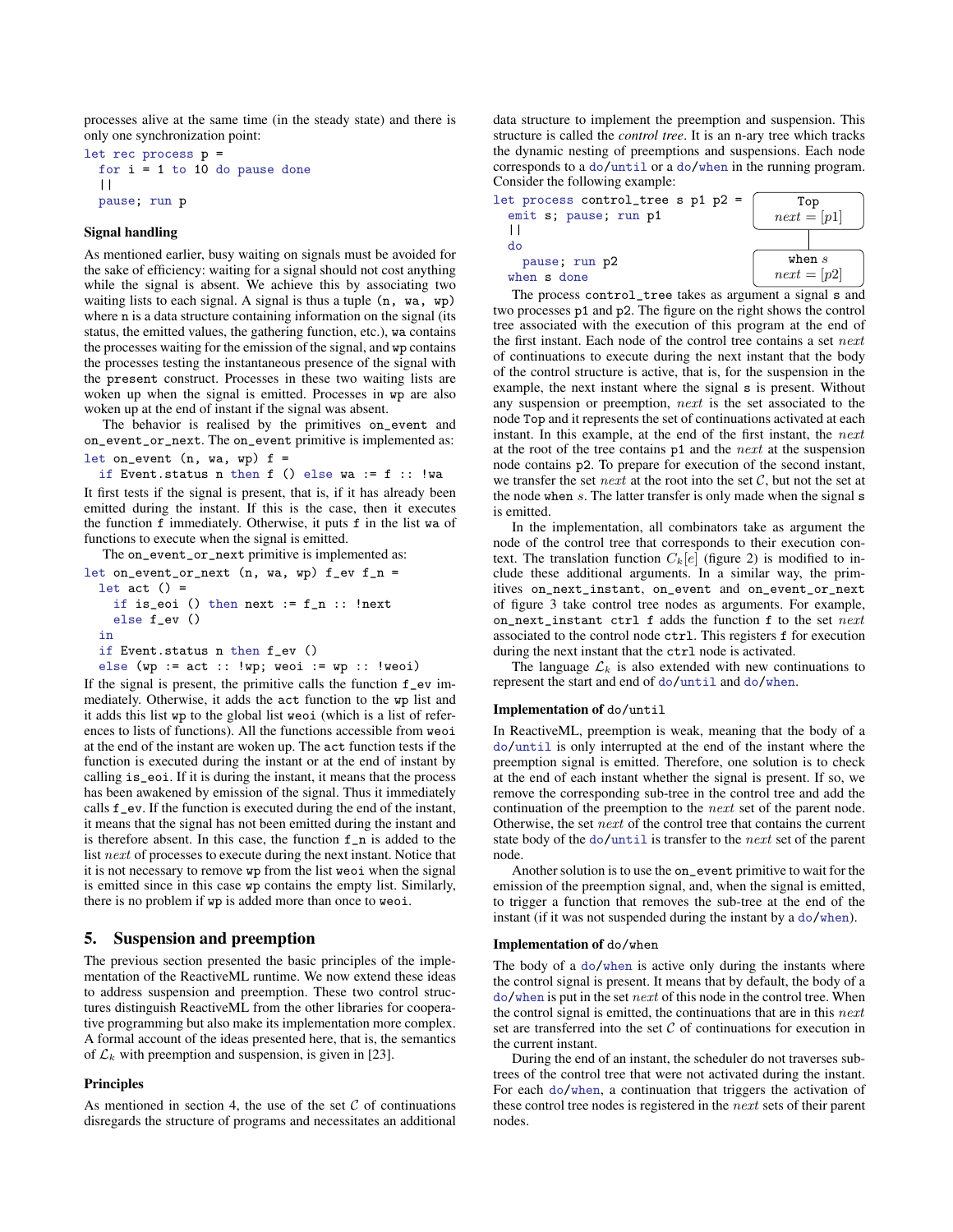# Passive waiting with preemption and suspension

We described in section [4](#page-6-1) that when a process is waiting for a signal, it is put in a waiting list attached to the signal and only woken up when the signal is emitted. But if the process is executed under the control of a do/when block, it must only be executed if the control signal is also present during the instant. Otherwise the process should remain suspended until the two signals are present simultaneously. This is illustrated in the following program:

```
1let process await_when =
```

```
signal act default () gather fun x y \rightarrow () in
```

```
signal s default () gather fun x y \rightarrow () in
```

```
4 do
```

```
await immediate s; print_endline "Received!"
```

```
when act done
```

```
7 || loop emit act (); pause; pause end
```
<sup>8</sup> || pause; emit s (); pause; emit s ()

This process waits for the emission of s to print, in the same instant, the message "Received!" (line 5), but only during the instants where the signal act is present (lines 4 to 6), that is during the odd instants (line 7). The emission of s occurs during the second and third instants (line 8). So during the first instant, the do/when is activated, but since s is absent, the message "Received!" is not printed. During the second instant, s is emitted but the do/when is suspended. Therefore, the process awaiting s is not woken up. During the third instant, both s and act are present, and the message "Received!" is printed.

A first solution to this problem (which was used in early versions of ReactiveML) is to use busy waiting to await signals subject to suspension or preemption. Another approach is to allow passive waiting in all cases. The following algorithm is used to trigger a function f when the signal evt is emitted and the control node ctrl is active:

- 1. If the signal is present when we start waiting, we can call f directly. Indeed, we know that ctrl is active since we are executing the process in this context.
- 2. Otherwise, we put a function in the waiting list of the signal. On signal emission, the function executes the following steps:
	- If the control node is active, it calls f.
	- Otherwise, we wait for both the end of the instant and an activation of the control node ctrl later in the same instant (in the previous example, s can be emitted before act). If ctrl is activated before the end of the instant, we call f. Otherwise, at the end of the instant, we know that the node is not active which means that we must wait for the next emission of evt. We thus restart at the beginning of step 2.

Each of the two approaches has its own advantages. For example, on one hand, busy waiting is more efficient if the signal s is present at each instant but act is often absent. On the other hand, the version with passive waiting is more efficient if the activation signal act is always present and if s is often absent.

# <span id="page-7-0"></span>6. A Parallel Runtime

In this section, we consider the parallel execution of the ReactiveML runtime as opposed to the concurrent but sequential execution provided by the cooperative scheduler of the preceding sections. We now wish to execute a ReactiveML program on a multiprocessor to improve the performance but without modifications of programs and transparently for users.

# Tools and language

ReactiveML is built on an OCaml kernel and, unfortunately, the current version of OCaml is not suitable for parallel execution of the runtime. Indeed, even though it is possible to create threads with OCaml (with the Thread module of the standard library), a global lock prevents multiple threads from executing simultaneously.<sup>[8](#page-7-1)</sup> We thus decided to use  $FH^9$  $FH^9$  in our experiments. This language is very similar to OCaml and the source code generated by the ReactiveML compiler was already mostly compatible with F#.

# Implementation

As already described, the ReactiveML runtime is based around a set  $C$  of continuations awaiting execution. The basic idea of the parallel runtime is to have several threads taking and executing continuations from  $\mathcal C$  in parallel. We only parallelize executions during an instant; the end of instant reaction remains sequential.

To implement the set  $C$ , we use a concurrent data structure that permits *work stealing* [\[21\]](#page-11-8). Each thread has its own set of continuations to execute, implemented by a double-ended queue or *deque*. This data structure minimizes conflicts between thieves and the owner of the deque. The algorithm can be implemented very efficiently without locks, using only atomic operations like *compare-and-swap* [\[16\]](#page-11-9). Our implementation is based on the [ConcurrentBag](http://msdn.microsoft.com/en-us/library/dd381779.aspx) class of the .NET standard library.

Since threads communicate through shared memory, we can reuse most of the code from the sequential runtime. The major changes are in taking care of concurrent access to the shared data structures. Basically, we associate a lock to each shared data structure, but some optimizations are possible:

- We decrement the counters associated to parallel compositions using atomic operations of the class [Interlocked](http://msdn.microsoft.com/en-us/library/system.threading.interlocked.aspx).
- We use lock-free data structures for shared lists. For example, we use the class [ConcurrentStack](http://msdn.microsoft.com/en-us/library/dd267331.aspx) to implement the *next* sets of control tree nodes.
- Locks are unnecessary if *data races* cannot occur. This is the case for signal values, which are only modified during the end of an instant (which is sequential). During an instant, signal values are read-only.

We use locks for the nodes of the control tree, but they are only modified occasionally. Locks are also used for signals. Indeed, during the emission of a signal, we must atomically modify the status of the signal and wake processes up.

# Experimental results

Figure [4](#page-8-2) shows the performance of the parallel runtime in F# on some typical ReactiveML programs from the standard distribution of the language. The benchmark was run on a machine with two Xeon 5150 processors each with two cores running at 2.66 Ghz. We used Windows 7 and Visual Studio 2012 Ultimate. The programs run with as many threads as cores, that is, 4, and are compiled with optimization for 64 bit architectures. For each program, we measure the total execution time for several instants.

The upper graph shows the speedup of the parallel runtime compared to the sequential version in F#, that is the ratio of computation time between the parallel and sequential versions. The first two examples are simulations of cellular automata [\[11\]](#page-11-10) and the flocking behavior of birds (boids) [\[31\]](#page-11-11). The last three examples are simulations of the n-body problem with varying numbers of planets to test the ratio between computations and synchronizations. We obtain good speedups, the parallel version is approximately 2 times faster than the sequential one except for the cellular automata example and when there are very few planets in the n-body simulation. The

<span id="page-7-1"></span><sup>8</sup> See, for example, section 19.10.2, "Parallel execution of long-running C code", of the OCaml manual [\[22\]](#page-11-12)

<span id="page-7-2"></span><sup>9</sup> <http://fsharp.org>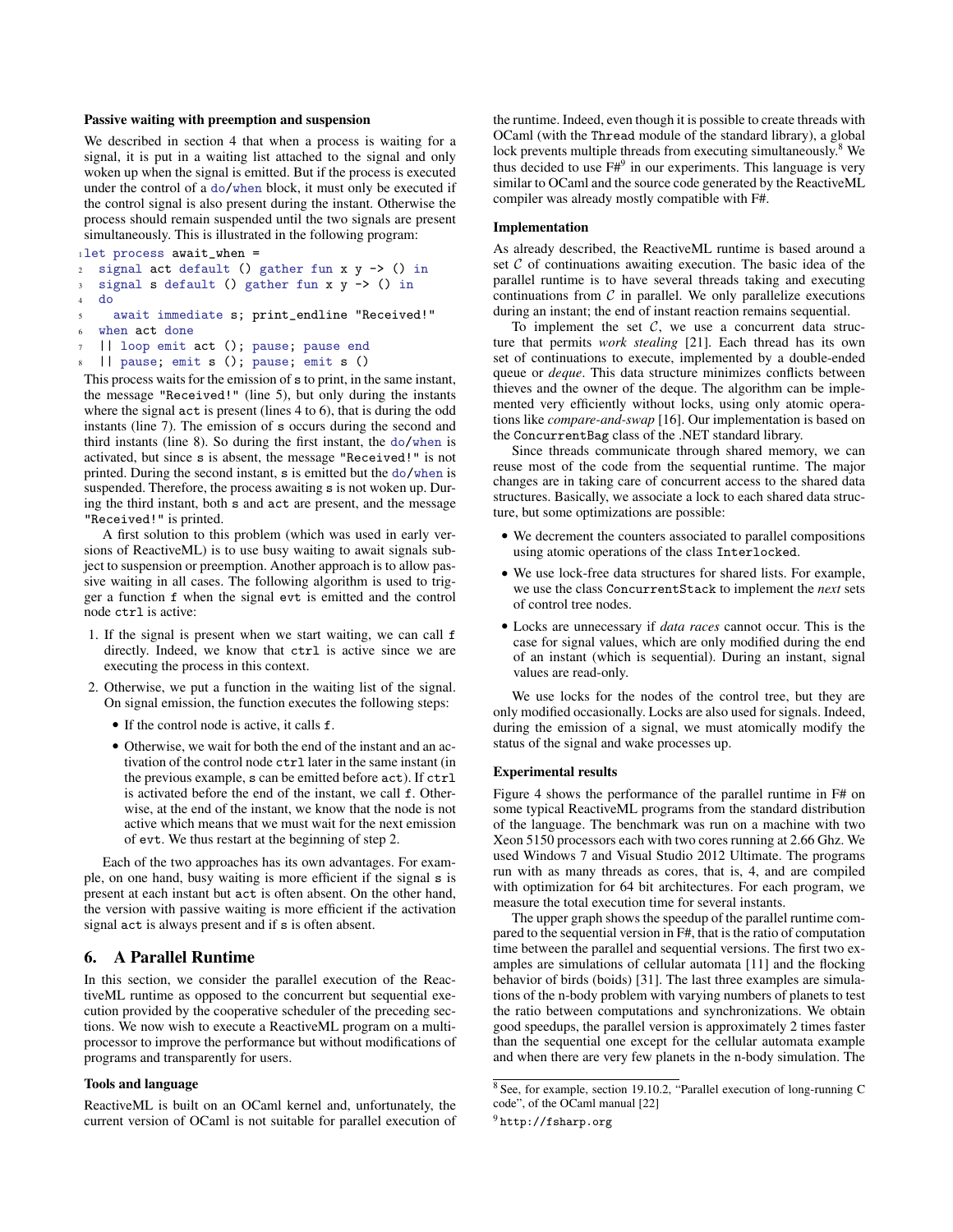<span id="page-8-2"></span>

Figure 4: Experimental results of the parallel runtime in F# (4 threads, 2 processors with 2 cores each, F# 3.0)

poor result with 10 planets is not surprising since little computation is required. For the cellular automata, each process also performs very little computation and there is also a lot of memory allocation (a closure is allocated for each pause). This is a problem because the .NET garbage collector suspends all threads.

The lower graph compares the speedups of the sequential and parallel F# runtimes compared to the native OCaml version. The sequential F# version is always slower than the OCaml one. For example, it is almost 2 times slower for the cellular automata and boids. Parallelism overcomes this slowdown, but does not provide great benefits compared to the native OCaml version. These experiments suggest that the parallel runtime is not very useful in practice due to the limited liberty of processes between successive resynchronizations.

To solve this issue, we have introduced reactive domains [\[26\]](#page-11-13). It provides a new programming construct that allows to compute locally several steps. Therefore, two reactive domains composed in parallel synchronized less often. A type system ensures that these systems comunicate only on a slow rate.

# <span id="page-8-0"></span>7. Related Implementations

The closest related work to ReactiveML is in the Junior [\[20\]](#page-11-14) and SugarCubes [\[14\]](#page-11-15) Java libraries, which are based on the same reactive model of concurrency [\[10\]](#page-11-2). In fact, the implementation of ReactiveML was particularly inspired by Laurent Hazard's 'Simple' implementation of Junior [\[19\]](#page-11-16). One of the main differences between ReactiveML and other implementations of the reactive model is that ReactiveML departs from the hierarchical structure of parallelism and introduces the notion of control tree. Moreover, the other implementations are deep embeddings where the abstract syntax tree is explicitly represented and interpreted.

Compared to Fair Threads [\[12\]](#page-11-17), which are also based on the reactive model, ReactiveML does not support the Globally Asynchronous Locally Synchronous (GALS) model. But the synchronous subset of Fair Threads is less expressive than ReactiveML. In particular, there is no hierarchical structure of parallel composition.

C. Deleuze describes the implementation of an OCaml library of cooperative concurrency based on ReactiveML's constructs [\[17\]](#page-11-18). It can be seen as an alternative implementation of the ReactiveML runtime. The main difference is in the handling of preemption and suspension. In Deleuze's implementation, a stack describing the evaluation context is associated to each thread. This stack is the list of control nodes representing the path from the process to the root of the control tree. The drawback of this implementation is that these stacks must be traversed at the end of every instant. Experimental results [\[17,](#page-11-18) section 5] comparing implementations of the library with and without preemption and suspension, and show that these control structures have a strong performance impact. This is why it is difficult to properly evaluate the efficiency of ReactiveML with less expressive libraries of cooperative concurrency like Lwt [\[34\]](#page-11-19) or Async.

ReactiveML, like other members of the reactive family, restricts the synchronous model of Esterel to give a more dynamic and supple language. In particular, ReactiveML is implemented using dynamic scheduling, whereas Esterel programs are statically scheduled. This has runtime costs (in the maintenance of scheduling data structures, and delays in reading signal values and reacting to absence), but simplifies analysis and compilation and eases dynamic process creation. In the first versions of Esterel, programs were compiled into automata [\[8\]](#page-11-0), but the size of the generated code could be exponentially larger than the size of the source code. The translation of Esterel into equations [\[4\]](#page-10-2), used in the later versions, avoids this combinatorial explosion and allows to generate both hardware and software from the same source code. Other approaches dedicated to the generation of software offer better performance [\[29\]](#page-11-20).

More recently, the language HipHop [\[9\]](#page-11-21) embeds Esterel into Hop, a language dedicated to web programming. The runtime builds an abstract syntax tree which is dynamically interpreted following the rules of the constructive semantics of Esterel [\[6\]](#page-10-3).

#### <span id="page-8-1"></span>8. An Historical Perspective

Finally, we discuss the design, semantics and implementation choices made for ReactiveML, those that have been successful and time resistant, and those that failed.

#### Choosing the Host Language

The ReactiveML project started in 2002 based on two preliminary results.

The first was the close relationship, observed by Caspi and Pouzet [\[15\]](#page-11-22), between Wadler's deforestation technique [\[35\]](#page-11-23), for compiling away certain intermediate data structures in Haskell programs, and the so-called *synchronous constraints* of Lustre [\[18\]](#page-11-24) that guarantee the removal of intermediate streams during compilation. Extending the synchronous constraints and compilation techniques to a wider class of functional programs promised to be use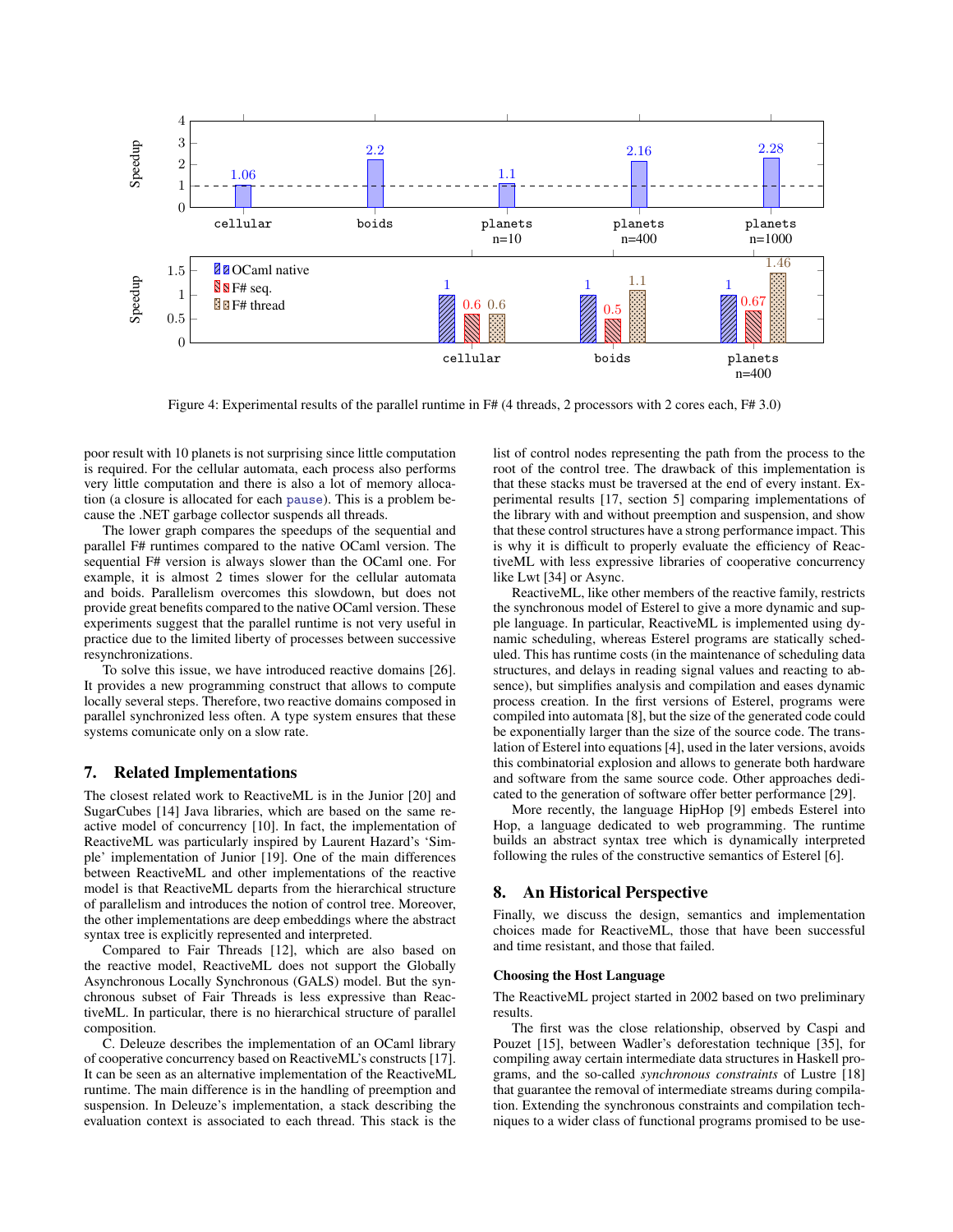ful in two ways: (1) to conservatively extend Lustre with ML features to increase its modularity and expressiveness, while remaining relevant for real-time control software where target code must be statically scheduled to execute in bounded time and memory; (2) to embed synchronous principles in an existing ML language for programming less constrained reactive applications for which the full expressiveness of the host language is needed. The language Lucid Synchrone [\[30\]](#page-11-25) adopted the first approach and several of its programming constructs, compilation techniques, and dedicated type systems, influenced by ML, are incorporated in the industrial language and compiler of Scade 6.[10](#page-9-0) We failed to follow the second approach in the data-flow model because it proved impossible to generalize the clock calculus and causality analysis of Lustre to all OCaml programs without rejecting most of them and while still keeping, at least, the expressiveness of Lustre. The clock calculus and causality analysis guarantee the absence of deadlocks and memory leaks. Functional Reactive Programming (FRP) [\[36\]](#page-11-26) extends a functional language with signals and signal functions but suffers from possible deadlocks and memory leaks. So, for ReactiveML, we took the second approach but adopted the programming style of Esterel that appeared to mesh more naturally with the imperative features of ML than did the data-flow style of Lustre.

The second influence for ReactiveML was the pioneering work of Boussinot on ReactiveC [\[10\]](#page-11-2) and the SugarCubes library [\[14\]](#page-11-15) in Java. Boussinot showed that the synchronous model could be relaxed and a causality analysis avoided by delaying the reaction to signal absence by one instant. Yet, we failed to give a simple semantics to SugarCubes. In particular, we did not manage to express the communication between the host language and the reactive kernel. Moreover, due to dynamic binding for signals, the language interacted poorly with Java's garbage collector. We thus decided to switch to static binding for signals and to experiment with Boussinot's ideas in ML. The type system was essentially the one of ML and we designed the well formation analysis shown in Figure [1](#page-4-1) to distinguish reactive expressions from ML ones. This simple separation never appeared too restrictive. By making signals first-class citizens, it became possible to have them carry ML and reactive functions, for example, to model dynamically reconfigurable systems. This features has been used to program an interactive debugger for ReactiveML in ReactiveML itself [\[27\]](#page-11-27).

The efficient runtime is crucial for applications with tens of thousands of reactive threads and where the number of active ones varies dynamically (imagine the simulation of a burning forest where every tree is a process [\[11\]](#page-11-10) or the simulation of a sensor network with sensors whose batteries may run out [\[33\]](#page-11-28)). Finally, choosing OCaml as the target language simplified the implementation by allowing the use of continuations. Still, we believe that the same ideas could be incorporated into other languages.

#### Choosing between a Language or an Embedded DSL

ReactiveML is based on the synchronous model which provides deterministic parallelism that facilitates debugging and gives a precise meaning to signal absence, suspension and preemption. Yet, the model is cooperative, meaning that uncooperative processes can block the execution of the whole system. For example, in the following program, the message "Shy" is never printed because the first instant never terminates.<sup>[11](#page-9-1)</sup>

<sup>1</sup>let process reactivity\_issue =

loop () end ||

pause; print\_endline "Shy"

<span id="page-9-1"></span><sup>11</sup> Parallel composition | | has lower priority than sequential composition ;.

To help avoid such bugs, ReactiveML provides a type-based static analysis that warns about potentially instantaneous loops or recursions [\[25\]](#page-11-29). For the previous example, we have:

Line 2, characters 2-13:

```
Warning:
```
This expression may be an instantaneous loop.

Being able to define dedicated compile time analyses was an important motivation for building a language rather than defining an embedding in OCaml or a library. The interaction with imperative features from the host language, like exceptions, is also better controlled. In the Async library, for example, the try/with construct of OCaml does not catch exceptions raised by a lightweight thread and thus a program using this construct fails at runtime. A dedicated try\_with construct must be used instead.[12](#page-9-2) Such programs do not type check in ReactiveML.

<sup>1</sup>let process error s =

<sup>2</sup> try

emit s () || raise Exit

```
with Exit \rightarrow ()
```
Line 3, characters  $4-27$ :

This expression must be instantaneous.

Notice that this example is not deterministic if raising an exception can immediately interrupt the enclosing block. The do/until construct supersedes try/with.

The language approach also facilitates compiler optimisations. Nonetheless, ReactiveML only implements simple ones like the fusion of parallel constructs and rewriting. Finally, ReactiveML programs are easier to read and write than ones expressed directly as continuations (which resemble the code generated by ReactiveML). On the other hand, implementing a language requires much more work, and making ReactiveML an extension of the full and evolving OCaml language, is too big an effort. We thus decided to develop an independent compiler that generates OCaml source code rather than to maintain a fork of the OCaml compiler. The advantage is that we are much more independent of the evolution of the host language and our compiler is much smaller. It provides us with a good research platform. The disadvantage is that ReactiveML only provides a subset of OCaml (functors, objects, and GADTs are not, for instance, supported).

A noticeable characteristic of ReactiveML is that (cooperative) processes can be mixed with preemptive OCaml threads. This is very useful for blocking input and output function, for example, but also when calling possibly long running OCaml functions. The library Rml\_async eases the use of preemptive threads inside a ReactiveML program. For example, the function Rml\_async.proc\_of\_fun creates a process that launches a given function on an OCaml thread. Using this function, we can define a process that repeats on its standard output what it reads on its standard input:

```
let process echo =
  let read = Rml_async.proc_of_fun read_line in
  loop
    let s = run read() inprint_endline s;
    pause
  end
```
In this example, the function read\_line is executed in a separate thread. The whole process echo cooperates properly and the static analysis of [\[25\]](#page-11-29) does not complain.

<span id="page-9-0"></span> $\frac{10}{10}$ [http://www.esterel-technologies.com/products/](http://www.esterel-technologies.com/products/scade-suite) [scade-suite](http://www.esterel-technologies.com/products/scade-suite)

<span id="page-9-2"></span><sup>12</sup> See Chapter 18, "Exception Handling", in the book *Real World OCaml*: [https://realworldocaml.org/v1/en/html/](https://realworldocaml.org/v1/en/html/concurrent-programming-with-async.html) [concurrent-programming-with-async.html](https://realworldocaml.org/v1/en/html/concurrent-programming-with-async.html).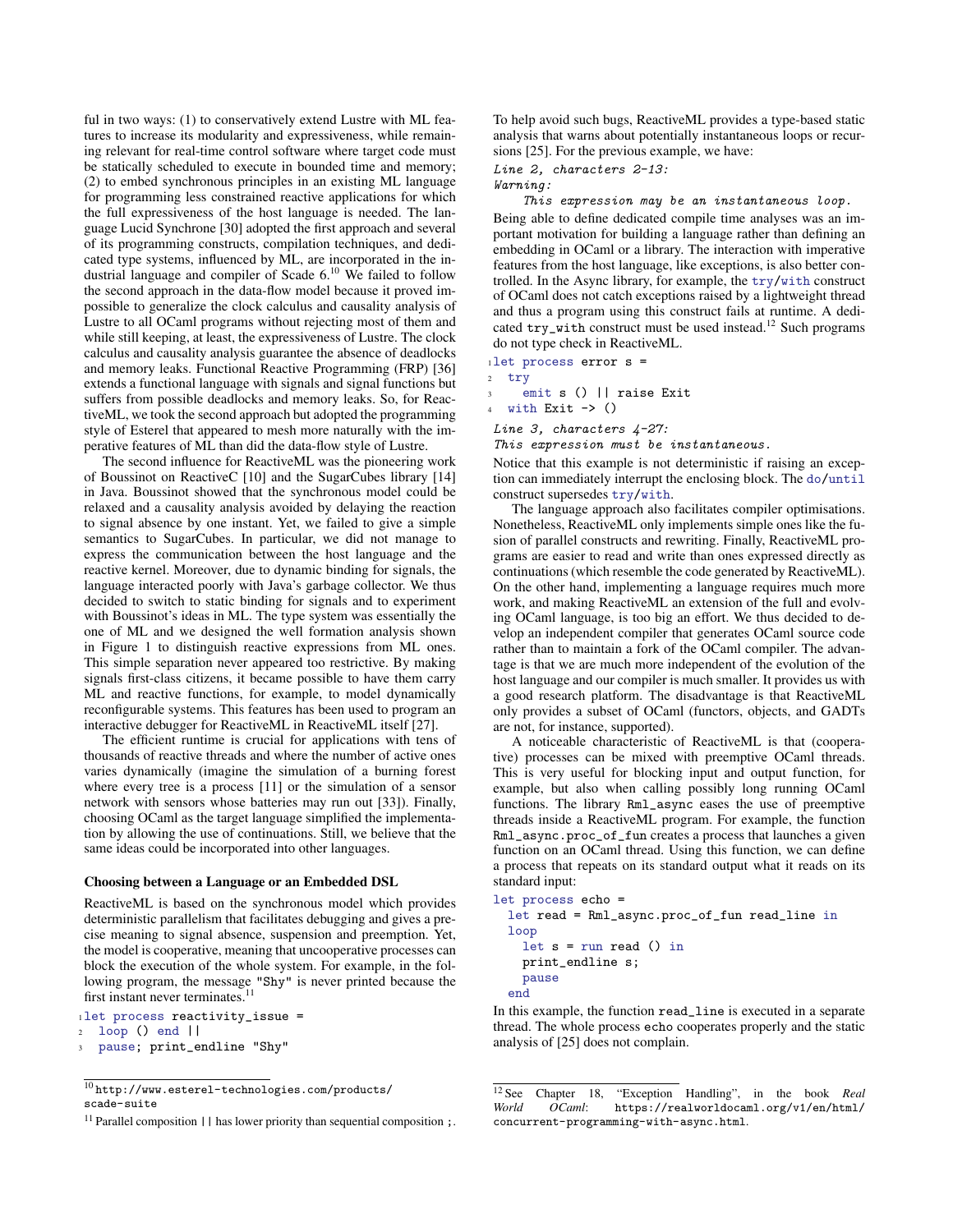Finally, there is the question of whether we should have provided basic primitives to suspend and preempt processes. The gain in expressiveness with respect to libraries of cooperative threads is clear but there is impact on the efficiency and complexity of the implementation. The success of cooperative thread libraries may suggest that the benefit would be limited. The point is that when control structures are necessary, the programmer using cooperative thread libraries has to implement them manually which has impact on performance and increase the risk of bug. Being able to precisely start, kill and suspend a process is precisely the essence of synchronous programming.

#### ReactiveML is not Esterel

ReactiveML is based on the relaxed model of Boussinot where reaction to signal absence is delayed by one instant. The advantage is that all programs are causal-by-construction and so causality analysis is not required. For example, the following program is statically rejected in Esterel because the signal s would have to be both present and absent during the same instant, which is incoherent:

#### signal s in present s then () else emit s

This program is, however, perfectly valid in the relaxed model of Boussinot and thus also in ReactiveML: the test for absence is not instantaneous. The signal s being absent at the first instant, it is emitted at the second instant. Awaiting a valued signal also takes a tick. In the following program, for example, the value of s is 1 at the first instant and 2 at the second instant. $13$ 

signal s default 0 gather (+) in emit s 1 || await  $s(x)$  in emit  $s(x+1)$ 

Executing emit s  $(x+1)$  instantaneously with await  $s(x)$ , as in Esterel, would give an incoherent value for s.

Nonetheless, reacting with a delay compromises modularity. Consider the statement:

await  $s(x)$  in print\_int x

```
which is not equivalent to:
```

```
signal l default 0 gather (+) in
await s(x) in emit l x| \ |
```
await  $l(y)$  in print\_int y

This means that replacing a function by the parallel composition of two functions, and conversely, is not possible in general. Delays may accumulate when communicating valued signals. Reactive domains [\[26\]](#page-11-13) resolve this problem by allowing time refinement, which hides some internal steps of processes. This way, the successive steps of a process may be seen by its environment as a single step, and that process may then be replaced by one that really only does take a single step.

# 9. Conclusion

Since its creation, ReactiveML has been used in domains that we did not even imagine when it was designed.

The first was in the domain of networks, and, in particular, the design of packet routing protocols for mobile ad-hoc networks [\[24\]](#page-11-30). Such networks are made of hundreds of geo-localized computers that intercommunicate through radio signals. The standard simulation tools NS and OPNET were unable to simulate networks of this size and programming a simulator in C proved to be unexpectedly difficult. It was possible, however, to program the first complete model of the network and routing protocol in ReactiveML in only a few days and to provide all the simulation metrics of the protocol.

After this experiment, Florence Maraninchi and her colleagues at VERIMAG, made extensive use of ReactiveML for designing low power consumption sensor networks [\[33\]](#page-11-28). Both the model of the internal controller of a sensor and the whole simulation involving tens of thousands of them were programmed in ReactiveML.

More recently, ReactiveML was used to implement ReactiveAsco  $[2]$ ,<sup>[14](#page-10-6)</sup> a shallow embedding of the Antescofo<sup>[15](#page-10-7)</sup> language for score following and mixed music developed at IRCAM. ReactiveML was used to prototype new programming constructs. This showed that Antescofo shared many features with synchronous languages, like the synchronous interpretation of time and control structures that could be encoded in ReactiveML. Surprisingly for us, the efficiency of the ReactiveML interpretor compared well with the one of Antescofo: on all musical pieces we tested, response times were lower than the reaction time of the human ear. After this experiment, Arias et al. have used ReactiveML for defining and implementing interactive scores [\[1\]](#page-10-8).

The extension of ReactiveML with reactive domains [\[26\]](#page-11-13) provides additional expressiveness to the language and thus may allow the programming of new classes of applications. Yet, the type system for this extension is probably too complex to be used routinely. Reactive domains ensure that communications stay local to a process and reduce the number of synchronizations between processes. They can serve as a good model for an parallel implementation. It can even be used as a deterministic model for the programming of distributed systems. A challenge is that an efficient implementation relies on a concurrent or distributed garbage collector.

## Acknowledgments

We would like to thank the PPDP Steering Committee and Elvira Albert for inviting us to write this article. The development of ReactiveML started at Université Paris 6 in the team of Thérèse Hardin who provided constant advice and support. ReactiveML benefited greatly from the discussions with colleagues in the successive places where it has been developed: the Verimag laboratory in Grenoble, INRIA (Rocquencourt), University of Paris-Sud (Orsay), ENS and now IBM Research. ReactiveML would not have been possible without the pioneering work of Frédéric Boussinot. His generous and enlightening explanations have been extremely useful. Guillaume Baudart and Timothy Bourke provided numerous comments and helpful suggestions for the present article and many others. Finally, we warmly thank all the ReactiveML programmers, users and developers.

# **References**

- <span id="page-10-8"></span>[1] J. Arias, M. Desainte-Catherine, S. Salvati, and C. Rueda. Executing hierarchical interactive scores in ReactiveML. In *Journees ´ d'Informatique Musicale*, 2014.
- <span id="page-10-5"></span>[2] G. Baudart, F. Jacquemard, L. Mandel, and M. Pouzet. A synchronous embedding of Antescofo, a domain-specific language for interactive mixed music. In *Thirteen International Conference on Embedded Software*, 2013.
- <span id="page-10-1"></span>[3] A. Benveniste, P. Caspi, S. A. Edwards, N. Halbwachs, P. L. Guernic, and R. de Simone. The synchronous languages 12 years later. *Proceedings of the IEEE*, 91(1):64–83, 2003.
- <span id="page-10-2"></span>[4] G. Berry. Esterel on hardware. In *Mechanized reasoning and hardware design*, pages 87–104. Prentice-Hall, Upper Saddle River, NJ, 1992.
- <span id="page-10-0"></span>[5] G. Berry. Preemption in concurrent systems. In *Proceedings of the 13th Conference on Foundations of Software Technology and Theoretical Computer Science*, pages 72–93, 1993.

<span id="page-10-4"></span> $13$  Recall that signal s default 0 gather (+) signifies that multiple values emitted simultaneously on s are to be added together.

<span id="page-10-3"></span><sup>[6]</sup> G. Berry. The constructive semantics of pure Esterel, 1996.

<span id="page-10-6"></span> $\overline{^{14}\text{http://reactiveml.org/reactive_assoc}}$ 

<span id="page-10-7"></span><sup>15</sup> <http://repmus.ircam.fr/antescofo>